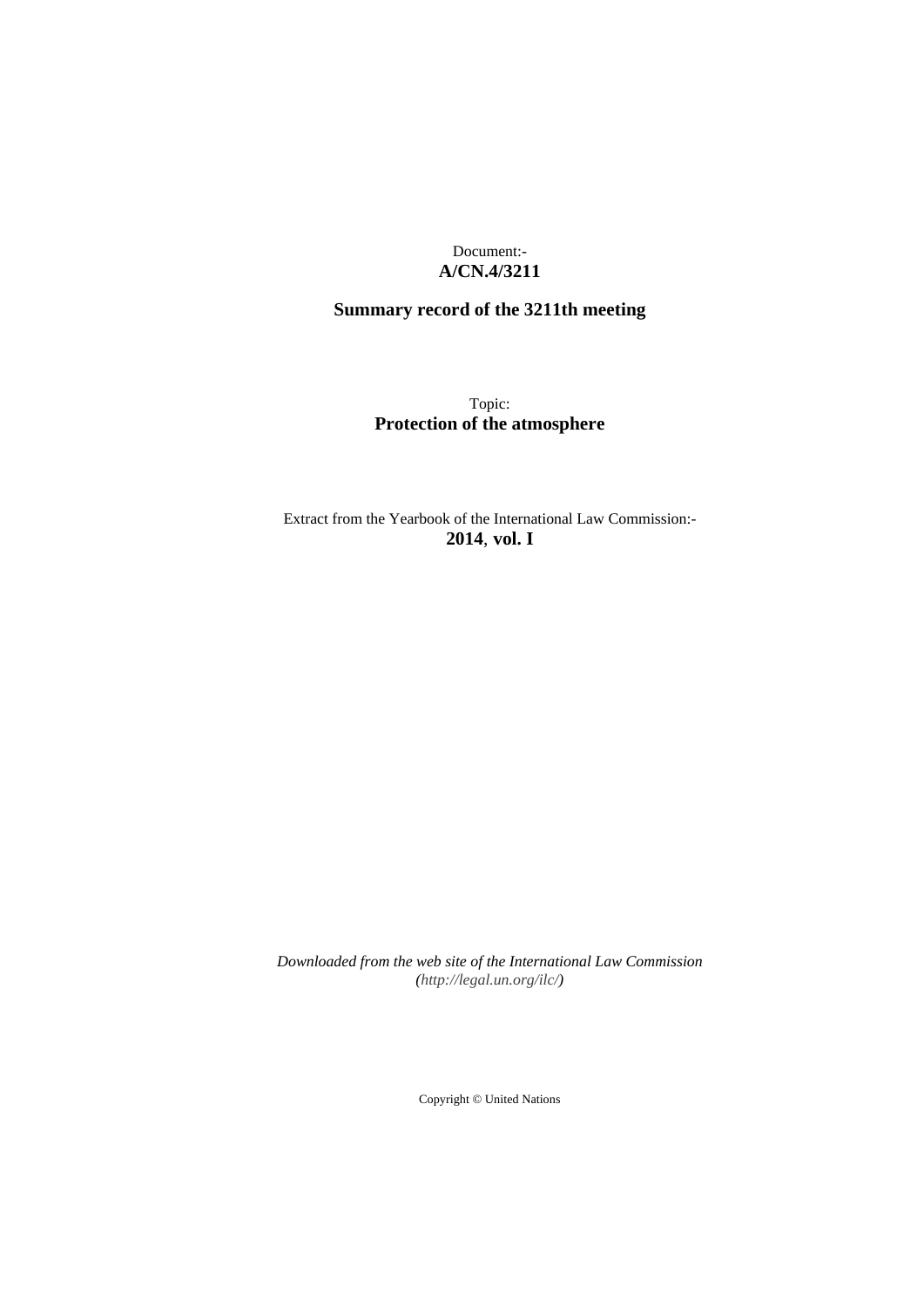20. He also had doubts about the expression "layer of gases", which would entail a discussion of what was meant by "layer" and "gases", and he preferred the term "gaseous envelope". The three core international issues of air pollution, ozone depletion and climate change should also be defined in the draft guidelines, although care must be taken not to encroach upon the relevant political negotiations.

21. Concerning draft guideline 2, on the scope of the guidelines, he said the nature of air pollution merited further discussion. It should be clarified, in terms of law, that the place of origin or causation of pollution was different from the place where its effects were felt. Movement in the atmosphere quickly transported pollutants all over the globe, far from their original sources, and their accumulation had deleterious effects on the atmosphere. However, it was often impossible to identify clearly the causes and original sources of atmospheric degradation. The protection of the atmosphere should therefore be formulated in terms of restriction of hazardous substances, as was done in the existing relevant conventions.

22. He had difficulty with the statement in paragraph 76 of the first report that the subject matter of the draft guidelines would include the introduction of energy into the atmosphere. That raised the issue of radioactive pollution and limits on radioactive emissions, something already covered by national laws, international documents and eight protocols to the 1979 Convention on long-range transboundary air pollution, which was cited in the last footnote to paragraph 76 of the first report.

23. Draft guideline 3 (Legal status of the atmosphere) was difficult to accept. In his view, the legal status of the atmosphere situated even temporarily over a State's territory or territorial sea was quite different to that of the atmosphere over the high seas, or over the Antarctic zone. The latter could, perhaps, be deemed a "common concern of humankind", but that was not true of the atmosphere over a State's territory, which was under the control of that State. To follow the legal regime of the law of the sea, for the purposes of its legal status, the atmosphere should be divided into the atmosphere in a State's airspace and the atmosphere outside that airspace. Moreover, it was unclear how international legal standards could be established with respect to a "common concern of humankind"; it would certainly amount to progressive development of international law.

24. While there was undoubtedly a need for a legal framework covering the entire range of environmental problems connected with the atmosphere in a systematic manner, protection of the atmosphere clearly raised many difficult technical and political issues.

### **Organization of the work of the session (***continued***)** \*

#### [Agenda item 1]

25. Mr. SABOIA (Chairperson of the Drafting Committee) said that the Drafting Committee on subsequent agreements and subsequent practice in relation to the interpretation of treaties was composed of Mr. Hmoud, Mr. Kamto, Mr. Kittichaisaree, Mr. Murphy, Mr. Park, Mr. Vázquez-Bermúdez, Mr. Wisnumurti, Sir Michael Wood, Mr. Nolte (Special Rapporteur) and Mr. Tladi *ex officio*.

*The meeting rose at 10.45 a.m.*

#### **3211th MEETING**

### *Tuesday, 27 May 2014, at 10.05 a.m.*

#### *Chairperson*: Mr. Kirill GEVORGIAN

*Present*: Mr. Caflisch, Mr. Candioti, Mr. Comissário Afonso, Mr. El-Murtadi Suleiman Gouider, Ms. Escobar Hernández, Mr. Forteau, Mr. Hassouna, Mr. Hmoud, Ms. Jacobsson, Mr. Kamto, Mr. Kittichaisaree, Mr. Laraba, Mr. Murase, Mr. Murphy, Mr. Niehaus, Mr. Nolte, Mr. Park, Mr. Peter, Mr. Petrič, Mr. Saboia, Mr. Singh, Mr. Šturma, Mr. Tladi, Mr. Valencia-Ospina, Mr. Vázquez-Bermúdez, Mr. Wako, Mr. Wisnumurti, Sir Michael Wood.

### **Protection of the atmosphere (***continued***) (A/CN.4/666, Part II, sect. I, A/CN.4/667)**

#### [Agenda item 11]

First report of the Special Rapporteur (*continued*)

1. The CHAIRPERSON invited the Commission to resume its consideration of the first report of the Special Rapporteur on the protection of the atmosphere (A/ CN.4/667).

2. Mr. MURPHY said that the inclusion of the topic in the Commission's programme of work, far from having received strong, general support in the Sixth Committee, had met with mixed reactions. Certain States were resolutely opposed to its inclusion and many had stressed the importance of adhering to the conditions for considering the topic specified in the Commission's 2013 understanding. However, the first report of the Special Rapporteur seemed to depart from the letter and the spirit of that understanding, the crux of which was, not that the Commission should avoid interfering only in "*ongoing* treaty negotiations", but rather, that the analysis of certain questions was clearly precluded. Moreover, even though there was no express mention made of customary international law, the conditions set out in the understanding applied not only to treaty regimes but to all sources of international law.

3. Even though the project was *not* intended to "fill" the gaps in treaty regimes, in paragraphs 12, 13 and 15 of his first report, the Special Rapporteur tended to indicate that its goal was in fact to find and fill gaps in treaty regimes by identifying principles and rules of law.

<sup>\*</sup> Resumed from the 3200th meeting.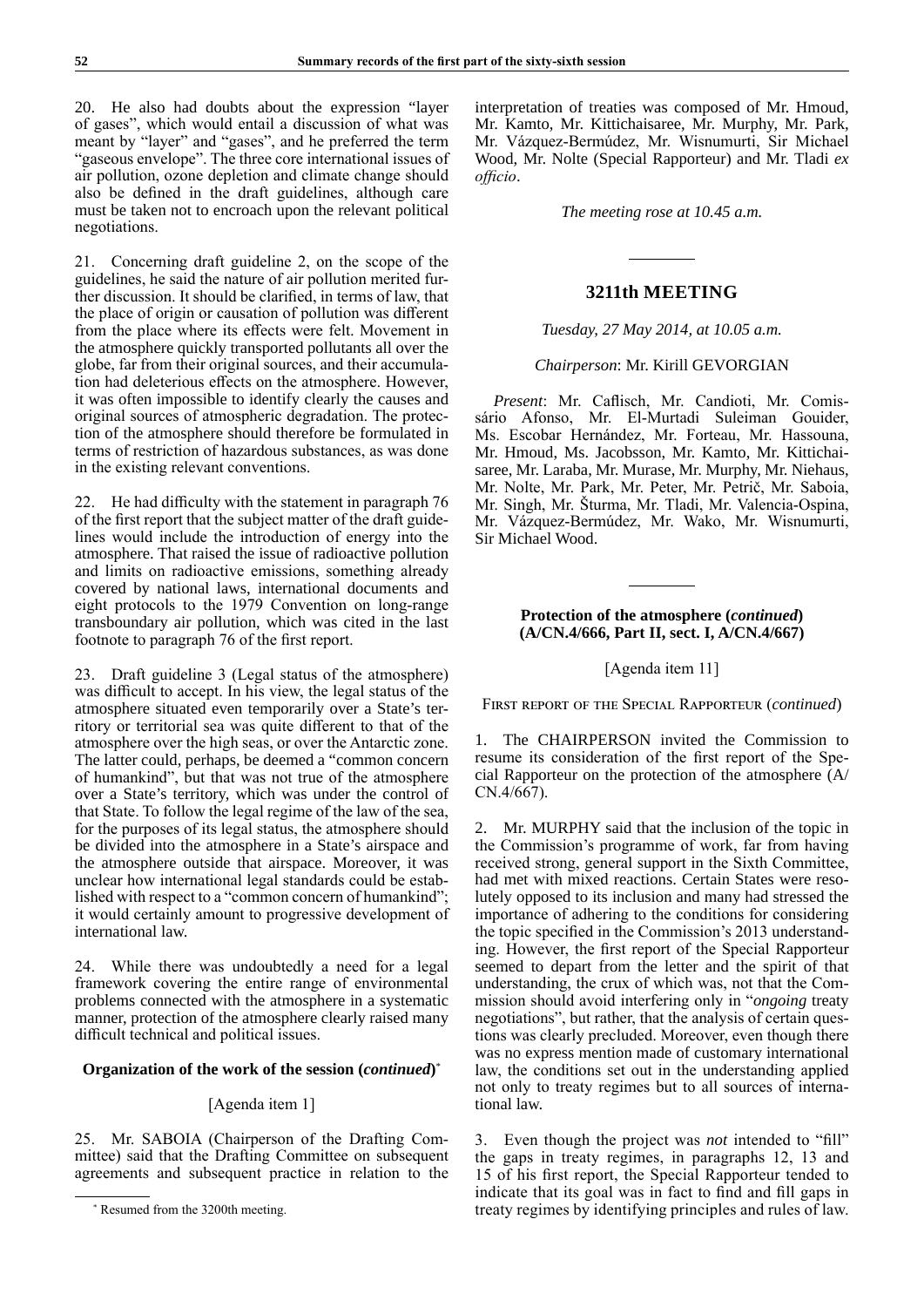Similarly, while the draft guidelines should not "seek to impose on current treaty regimes legal rules or legal principles not already contained therein",116 in paragraph 13 of his first report the Special Rapporteur envisaged providing "appropriate guidelines for harmonization and coordination among treaty regimes", which would be tantamount to imposing the rules and principles of one regime onto another. The precautionary principle and other questions relating to liability in particular, which were not to have been included in the project, were nevertheless addressed. Paragraph 39 of the report stated that the London adjustments $117$  to the Montreal Protocol on Substances that Deplete the Ozone Layer had served to strengthen the principle of common but differentiated responsibilities, whereas the drafters of the instrument had scrupulously avoided any express mention of that principle. Similarly, in paragraph 40, the description of the commitments arising from the United Nations Framework Convention on Climate Change wrongly suggested that only developed countries had undertaken to reduce their greenhouse gas emissions, and that could lead the Commission to be perceived as taking sides on issues that were currently under negotiation.

4. As to the methodology followed in the first report, the draft guidelines and some parts of the report had no basis in treaty law, State practice or case law but instead relied on the views of NGOs or on doctrine, despite the fact that the Commission had traditionally been highly attuned to whether *States* had accepted a rule as law. For example, the recommendations made at the workshop held in Gothenburg (Sweden) in June 2013,<sup>118</sup> of which the States parties to the Convention on long-range transboundary air pollution had merely taken note,<sup>119</sup> could not in themselves justify the statement that the expectations of the international community towards the Commission with regard to the topic were particularly high, especially when 50 States and the European Union had challenged the notion. Similarly, it was important to carefully analyse the non-binding instruments that the first report cited as important sources for determining *opinio juris*, because if most of those instruments had been drafted in a non-binding form, it was because States did not believe them to reflect legal requirements and because those instruments, created to address particular issues, did not lay down general rules of international law.

5. As Mr. Kittichaisaree had pointed out, the definition of the atmosphere proposed in draft guideline 1 seemed to be incomplete, as it inexplicably excluded a number of atmospheric layers. Furthermore, the presence of "airborne substances" was not relevant to defining the atmosphere, as they were also present in outer space. The atmosphere was defined by the simple statement that it went no higher than the upper limit of the stratosphere, beyond which outer space began. However, outer space and its delimitation were expressly excluded from the

project by the 2013 understanding. Moreover, it was impossible to disassociate the concepts of atmosphere and airspace, as the latter was by definition a space where there was "air", and if there was no "atmosphere", there was no "air", with the result that the proposed definition could be interpreted as implying that a State's airspace stopped 50 kilometres above the Earth's surface. In addition, the fact that treaties relating to atmospheric issues did not define the term begged the question of whether there was actually any need to define it; after all, the conventions on the law of the sea did not define the term "sea". Lastly, such a definition could have adverse effects if it was fed back into existing treaty regimes; its link with the concept of the planetary boundary layer contained in the Vienna Convention for the Protection of the Ozone Layer was far from clear.

6. At first sight, the scope of the guidelines, as proposed in draft guideline 2, seemed strikingly broad, as it referred to all human activities that altered the composition of the atmosphere, which included the simple act of breathing. However, as Mr. Park had noted, the relevant activities had to have a transboundary effect before they fell within the purview of international law. The scope of the project was subsequently restricted to activities affecting the Earth's *entire* atmospheric environment, which would imply that the guidelines addressed only "global atmospheric problems", namely ozone depletion and climate change. Moreover, draft guideline 2 (*b*) contravened the 2013 understanding, which favoured the development of guidelines in order to avoid identifying new legal principles. Lastly, a provision devoted to scope was not essential. However, if it was retained, it should reflect the preliminary scope of the project established in the 2013 understanding.

7. Draft guideline 3 contained elements which, at first glance, seemed to have little to do with the legal status of the atmosphere, aside from the controversial term "common concern of humankind". While the term appeared in the preamble to the United Nations Framework Convention on Climate Change, which addressed a single phenomenon, it did not refer to the "atmosphere" as such there, but rather to the concern caused by the adverse effects of a change in the Earth's climate. However, as Mr. Park had pointed out, the protection of a natural resource had never been considered to be a "common concern of humankind". The term did not appear in any of the treaties on the atmosphere or in any of the regimes developed since. In the report, the use of the term "common concern" in the context of the atmosphere as a whole was supported by a single academic work which actually suggested three interpretations of that phrase and emphasized the novelty of the concept in international law. Other academic works, upon which the Special Rapporteur also appeared to have drawn, injected conflicting content and effects into the use of the term. Those ranged from a legal responsibility to prevent damage to a natural resource (would States then have to prevent all types of emissions to protect the atmosphere?) to the rights and duties of States, and even of individuals, to guarantee the protection of the atmosphere though joint or separate action, including though legal channels, and even to a general obligation of international environmental solidarity between industrialized and developing States.

<sup>116</sup> *Yearbook … 2013*, vol. II (Part Two), p. 78, para. 168 (*d*).

<sup>117</sup> United Nations, *Treaty Series*, vol. 1598, No. 26369, p. 469.

<sup>118</sup> P. Grennfelt, *et al.* (ed.), *Saltjöbaden V–Taking International Air Pollution Policies into the Future, Gothenburg, 24–26 June 2013*, Copenhagen, Nordic Council of Ministers, 2013, pp. 11 *et seq*., available from: [www.norden.org/en/publication/salts](http://www.norden.org/en/publication/saltsjobaden-v-taking-international-air-pollution-policies-future) [jobaden-v-taking-international-air-pollution-policies-future.](http://www.norden.org/en/publication/saltsjobaden-v-taking-international-air-pollution-policies-future)

<sup>119</sup> See ECE/EB.AIR/122, para. 18.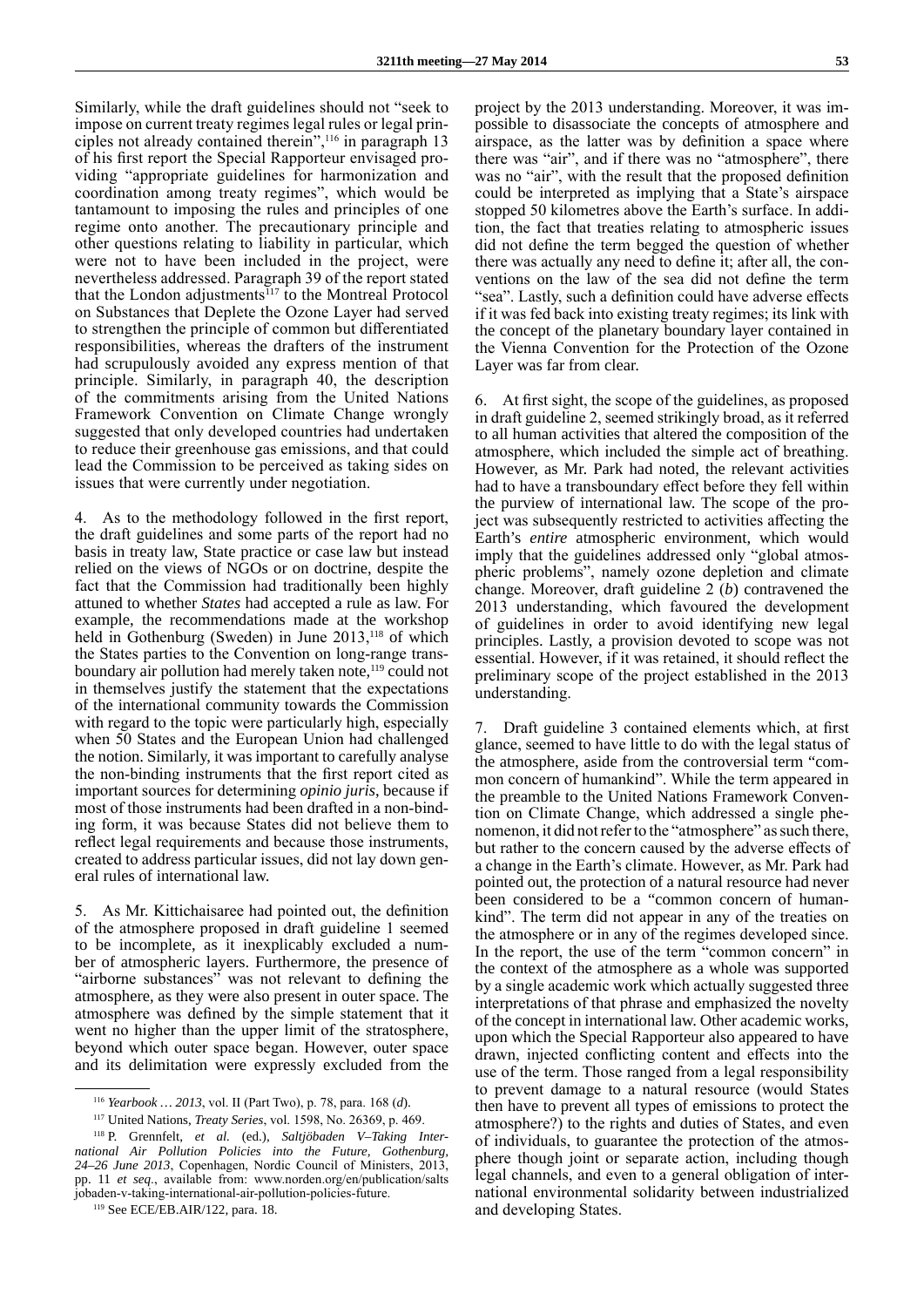8. Although the Special Rapporteur noted in paragraph 89 of his first report that the concept of common concern could lead to the creation of obligations *erga omnes*, the *Trail Smelter* case showed that the pollution of the atmosphere did not necessarily violate obligations *erga omnes*, especially when it remained localized. Furthermore, as the Study Group on fragmentation of international law had pointed out, while certain obligations in international law were *erga omnes*, the bulk of international law emerged from bilateral relations between States.120 It should also be noted that the obligations *erga omnes* referred to in the *obiter dictum* of the *Barcelona Traction* case concerned fundamental rights, aggression and genocide, to which the obligation not to pollute the atmosphere was in no way comparable. In his first report, the Special Rapporteur did not specify the consequences, under the articles on the responsibility of States for internationally wrongful acts, that could arise from that obligation if it were considered to be *erga omnes*. It would therefore be unwise for the Commission to adopt the term "common concern" which, as Mr. Kittichaisaree had said, was not settled in international law and could prove dangerous if the underlying notion was that of an *actio popularis* should the deadlines and targets set for work on climate change not be met.

9. At that stage, he was not in favour of referring draft guideline 3 to the Drafting Committee. He believed that the Commission should take a different approach to the draft guidelines, grounded in State practice, and gear the project towards policymakers grappling with problems relating to the atmosphere. One draft guideline could recall that existing State practice demonstrated that States were cooperating on those problems and that such cooperation should continue. Another draft guideline could state that a wide range of bilateral, regional and universal treaties and other instruments, which could be listed in the commentary, bore testament to that cooperation and helped to coordinate State activities. A third draft guideline could point to the different models for treaty regimes, including the model of a framework convention supplemented by protocols, and the commentary to that guideline could include an analysis of the techniques used. Those different types of "practice pointers" would allow States to understand the techniques used to design existing regimes so that they could apply them to new regimes. *A contrario*, a one-size-fits-all approach to the topic, which wrongly presupposed that all problems related to the atmosphere were of a similar nature and aimed to develop uniform legal rules to harmonize disparate regimes, was bound to be problematic. He suggested that a working group be convened at a later stage to assist the Special Rapporteur in developing those guidelines, and he agreed that a road map or a general plan could serve to guide the Commission's work on the topic.

10. Mr. NIEHAUS said that the Special Rapporteur had clearly demonstrated the importance of the protection of the atmosphere as a common concern of humankind, a problem that the Commission must address for the sake of future generations. The first report, attesting as it did to the Special Rapporteur's intention to broach the topic from a purely legal perspective, seemed likely to allay the fears expressed by certain States in the Sixth Committee.

11. Like the Special Rapporteur, he thought it would be useful to discuss the issues of transboundary air pollution, depletion of the ozone layer and climate change, insofar as they were not the subject of ongoing political negotiations. Moreover, in his first report, the Special Rapporteur rightly recalled that the aim was not so much to point to guilty parties or those responsible, but to identify possible mechanisms for international cooperation in dealing with common problems.

12. With regard to draft guideline 1, he said that he endorsed the definition proposed by the Special Rapporteur, who had decided to limit it to the lower layers of the atmosphere, namely the troposphere and the stratosphere. Certain members were of the opinion that the mesosphere and the thermosphere should also be included but, aside from the fact that air was non-existent in those upper layers, they were part of outer space, which was excluded from the topic. In the case mentioned by Mr. Kittichaisaree, where the mesosphere might be affected by climate change, it would inevitably be of natural origin and not caused by human activities. It seemed impossible to speak of jurisdiction or sovereignty over the atmosphere, as it was a moving substance, differing in that respect from airspace, which was a spatial delimitation.

13. Draft guideline 2 indicated that only damage caused by human activities fell within the scope of the draft guidelines. Subparagraph (*b*) referred to the fact that the basic principles relating to the protection of the atmosphere were interrelated. If by that was meant the links between the law of the atmosphere and the other fields of international law mentioned in paragraph 77 of the first report, the provision should be formulated more clearly. Draft guideline 3 set out the legal status of the atmosphere, which the Special Rapporteur had chosen to delineate with reference to the concept of the "common concern of humankind" as used in the 1992 United Nations Framework Convention on Climate Change. As the Special Rapporteur rightly recalled, the rules relating to the legal status of airspace remained applicable.

14. Lastly, he said that he was in favour of sending the three draft guidelines to the Drafting Committee. He drew members' attention to two recent studies conducted by the Organisation for Economic Co-operation and Development and WHO, which reaffirmed the importance of the topic under consideration by demonstrating the human and material costs of air pollution.

15. Mr. TLADI said that, after having read the first report, he wondered whether there was any treaty practice to be examined outside the limits established for the consideration of the topic in 2013. The main instruments analysed in the report concerned the very areas that were not supposed to be dealt with by the Commission, such as long-range transboundary air pollution, the ozone layer and climate change. Matters such as the precautionary principle and common but differentiated responsibilities, which were ubiquitous in environmental treaty law, were

<sup>120</sup> See the report of the Study Group of the Commission on fragmentation of international law, document A/CN.4/L.682 [and Corr.1] and Add.1, mimeographed; available from the Commission's website, documents of the fifty-eighth session (2006). The final text will appear as an addendum to *Yearbook … 2006*, vol. II (Part One).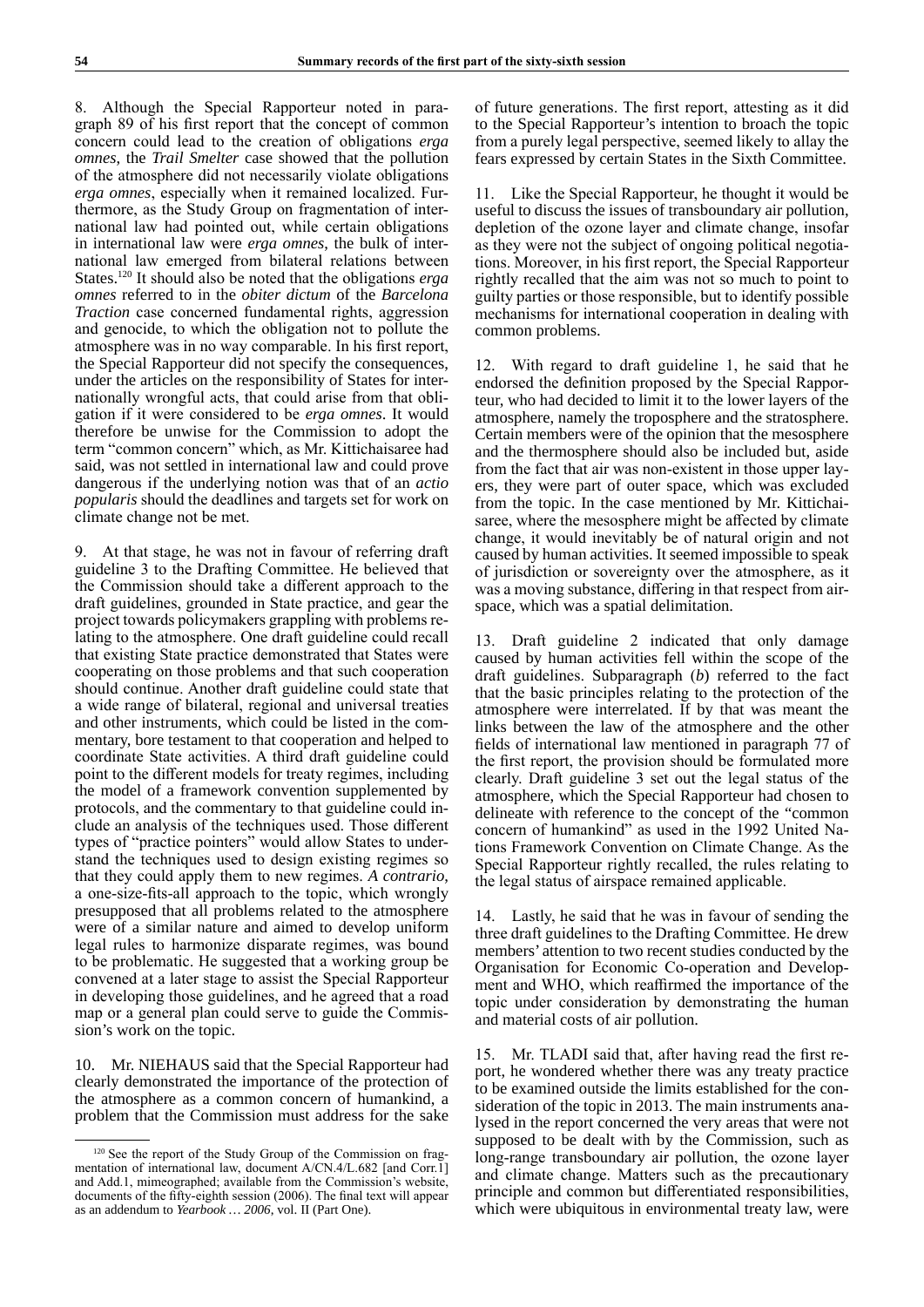also excluded from the topic. Moreover, as mentioned by Mr. Park, the simple fact of defining a concept so intrinsic to the protection of the environment as the depletion of the ozone layer would be a breach of the preconditions placed on the Commission's work, hence the clear need to adopt a more flexible approach to those preconditions.

16. One of the aims outlined by the Special Rapporteur in paragraph 13 of the first report was that of exploring the introduction of cooperation mechanisms to solve problems of common concern—a welcome objective, provided that the existing legal obligations were likewise discussed. As to the identification of sources of law, in paragraph 15, the Special Rapporteur said that it was necessary to distinguish arguments based on existing law from the "preferences" of *lex ferenda*, which, in the field of international environmental law, were sometimes "smuggled" into the interpretation of *lex lata*. While that exclusively legalistic approach might seem the correct one, it subjected interpretation, an essential element in identifying the law, to undue criticism. As the Special Rapporteur himself had said, the first step was to clarify the meaning and function of existing legal principles, something which involved a certain degree of interpretation, and even to envisage "reinterpreting" them if necessary. In paragraph 46, he cited the *Gabčikovo-Nagymaros Project* case to illustrate the irrelevance of arguments based on "preferences" or priorities and not on positive law. In fact, however, it was on the basis of the applicable law that the International Court of Justice had rejected the arguments made by Hungary. On the other hand, in paragraph 88 of his first report, the Special Rapporteur said that the application of the concept of common concern to all atmospheric problems seemed appropriate, something that he himself did not contest, even though the argument was based on preferences and priorities and had no firm legal basis. The Special Rapporteur provided a very useful summary of international jurisprudence on international environmental law. The *Pulp Mills on the River Uruguay* case was particularly noteworthy in that the International Court of Justice had recognized for the first time that there was a general obligation, independent of the treaty, to perform environmental impact assessments. However, it had not addressed all aspects of the requirement, and that afforded the Commission the possibility of clarifying the obligation without overstepping the limits imposed for the consideration of the topic. The analysis of the principal non-binding instruments was also useful and, in that respect, he did not agree with the limited approach advocated by Mr. Murphy. For example, the precautionary principle was relevant as a legal principle because it was present not only in treaties but also in a large number of non-binding instruments and in bilateral agreements. In that connection, equity principles, such as Principles 9 and 11 of the Declaration of the United Nations Conference on the Human Environment<sup>121</sup> (the Stockholm Declaration), warranted greater attention.

17. Turning to draft guideline 1, he said that he was not convinced that it was appropriate to provide a definition of the atmosphere, at least at that early stage of the Commission's work. As to the scope of the guidelines, which was defined in draft guideline 2, the Commission should clearly state that the exclusion of certain principles and concepts, in keeping with the preconditions governing its consideration of the topic, was without prejudice to the standing of those principles and concepts in international law. With regard to draft guideline 3, the Special Rapporteur should explain why he had chosen to make the protection of the atmosphere a "common concern of humankind", and not to use the idea of a "common heritage of humankind". The fact that the latter concept entailed the exploitation of resources, which would require a "far-reaching institutional apparatus" similar to the International Seabed Authority, was insufficient reason, especially as the emphasis would be on preserving the atmosphere and not exploiting it.

18. Lastly, as Mr. Park had pointed out, the United Nations Convention on the Law of the Sea could provide a useful analogy, in particular with regard to the obligation to assess environmental risks, which that instrument addressed, and concerning the question of territorial sovereignty. Although the atmosphere flowed freely through national boundaries, the same could be said of oceans, the delimitation of which had merely served to complicate their governance.

19. Mr. HASSOUNA said that, in his approach, the Special Rapporteur had scrupulously adhered to the restrictions imposed by the Commission for considering the topic in question, which had made his task all the more difficult, as the protection of the atmosphere was closely linked to climate change and to other areas that had been excluded. In the absence of legal norms on the subject, the Special Rapporteur had suggested "reinterpreting" existing legal concepts, principles and rules. In doing so, however, he should bear in mind that the Commission had undertaken to not "fill the gaps" in existing treaty regimes.

20. The definition of the atmosphere proposed in draft guideline 1 was too specific and precluded the possibility that scientific knowledge might evolve. The definition should focus on the functional aspect of the atmosphere, namely its role in the transport and dispersion of airborne substances, rather than on its physical aspects or its delimitation. In draft guideline 2, several terms might unnecessarily restrict the scope of the Commission's work. The human activities addressed were those that introduced deleterious substances or energy into the atmosphere or altered the composition of the atmosphere and that had significant adverse effects on human life and health and the Earth's natural environment. However, those two cumulative conditions set a very high threshold, which would exclude, for example, the activities intended to alter atmospheric conditions mentioned in paragraph 74 of the first report, since they were intended to produce desirable changes. The term "deleterious" was also problematic, as the same substance could be deleterious or innocuous depending on its location in the atmosphere. Similarly, the adjective "significant" was open to numerous interpretations and, in any case, given the importance of the atmosphere, was too restrictive to characterize only those adverse effects on the environment that could be covered by international regulations.

<sup>121</sup> *Report of the United Nations Conference on the Human Environment, Stockholm, 5–16 June 1972* (United Nations publication, Sales No. E.73.II.A.14), Part One, chap. I, p. 3.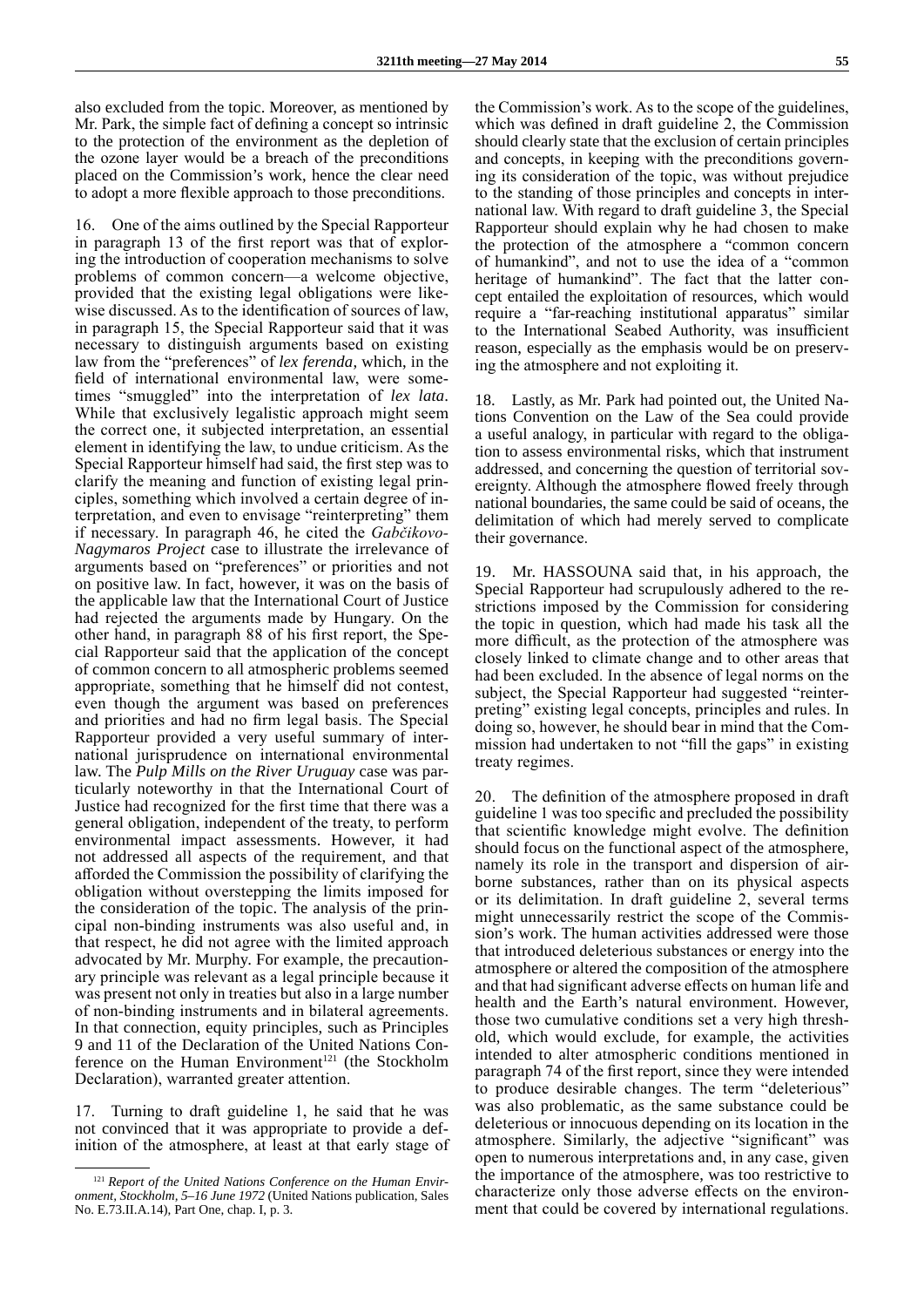It would be more appropriate to define the scope of the draft guidelines in broader terms so as to encompass all human activities affecting the atmosphere. The concept of protection should also be defined in the draft guidelines. In draft guideline 2 (*b*), the adjective "basic", used to describe the principles relating to the protection of the atmosphere, should either be clarified or omitted. The last part of the sentence was also unclear, especially as the Special Rapporteur explained in his first report that the law of the atmosphere was intrinsically linked to other fields of international law.

21. The saving clause in draft guideline 3 (*b*) was justified in light of the differences between the notions of airspace and atmosphere, which were explained in detail in the first report. However, subparagraph (*a*) did not provide a satisfactory definition of the legal status of the atmosphere. For example, did the fact that the protection of the atmosphere was "a common concern of humankind" give rise to legal obligations or did it merely serve to justify international law-making because the issue no longer belonged to the domain reserved for national law? The Special Rapporteur assumed that the concept of common concern would lead to the creation of *erga omnes* obligations to protect the atmosphere, yet he had stated that it was too early to interpret the concept as giving States an interest or standing to act in that regard. A more in-depth analysis of whether such rights and obligations existed in international law was necessary, not only to justify the inclusion of that provision but also to clarify its meaning and to improve the understanding thereof. To that end, draft guideline 3 should be referred to the Drafting Committee, along with draft guidelines 1 and 2.

22. Lastly, he said that, while the protection of the atmosphere was undoubtedly a challenging topic, the Commission should treat it as *sui generis* and not adhere too closely to existing regimes or the way in which other natural resources were treated, thereby leaving the door open for future scientific developments.

23. Mr. PETRIČ said that he had supported the inclusion in the Commission's programme of work of the topic of the protection of the atmosphere because it was a matter of urgency and such protection was far from being guaranteed in general international law. Before turning to the draft guidelines themselves, he wished to make two preliminary remarks. First, it should always be borne in mind that the Commission had included the topic in its programme of work on the condition that the outcome of its work would take the form of non-binding draft guidelines,<sup>122</sup> a goal which States in the Sixth Committee had generally approved. Second, the Special Rapporteur had been fairly audacious in stating that the concept of "common concern of humankind", while well-established in international environmental law, was also applicable to the protection of the atmosphere. In fact, there was no practice to suggest that States were willing to accept that concept, especially as it was used in instruments on climate or biodiversity that had nothing to do with the legal status of the atmosphere. Taking into account the lack of State practice and the close relationship between the concepts of airspace and atmosphere, which were virtually

indistinguishable, the conclusions drawn by the Special Rapporteur in paragraphs 88 and 89 of the first report were not acceptable.

24. Instead of defining the legal status of the atmosphere by applying the concept of common concern of humankind, which was important but imprecise and could prove controversial, the Commission should focus on preventing the pollution of the atmosphere by applying the regulations that already existed in customary international law, in the Charter of the United Nations and in other texts. The principle of cooperation was firmly established in international law, as the Commission had recently confirmed in its work on the protection of persons in the event of disasters. One could find examples in practice to show that States, which were already bound to cooperate to prevent climate change and to preserve biodiversity, were also bound to cooperate to protect the atmosphere, whatever its legal status. In addition to that obligation, when establishing the legal basis for the protection of the atmosphere, the Commission should also take into account the rules of good-neighbourliness, which formed a general principle of law and, as such, were a formal source of international law.

25. Concerning draft guideline 1, he agreed with the Special Rapporteur's proposal to establish contacts with representatives of interested intergovernmental organizations. He also agreed on the need to define the atmosphere and the term "air pollution", but only for the purposes of the guidelines. As to draft guideline 2, which warranted further examination, he pointed to a contradiction between paragraph 80 of the first report, which stated that the notion of "airspace" differed significantly from that of the "atmosphere", and paragraph 73, which stated that the atmosphere had been used in several ways, most notably in the form of "aerial navigation". That contradiction clearly illustrated the close relationship between airspace and the atmosphere in terms of their legal status. In any event, there was nothing in the draft guideline, including in subparagraph (*b*), to suggest that the definition of the legal status of the atmosphere fell within the scope of the Commission's project.

26. Draft guideline 3 was acceptable, with the exception of its title, which characterized the protection of the atmosphere, and not the atmosphere itself, as a common concern of humankind. Lastly, he said that he was awaiting clarification from the Special Rapporteur before taking a position on whether the draft guidelines should be referred to the Drafting Committee.

27. Mr. FORTEAU noted with satisfaction that the Special Rapporteur had taken very seriously the doubts expressed by certain members and certain States over whether it was advisable to consider the topic, thus demonstrating his willingness to address the concerns of all parties. As a preliminary remark, he noted that the technical nature of the matters at hand called for the creation of a glossary. More should have been done at the outset to map out the Commission's future course and to show exactly how the Commission could make a useful contribution. It was all the more necessary to clearly define that future course and to devise a workplan given that the Commission had included the topic in its programme of

<sup>122</sup> *Yearbook … 2013*, vol. II (Part Two), p. 78, para. 168 (*d*).